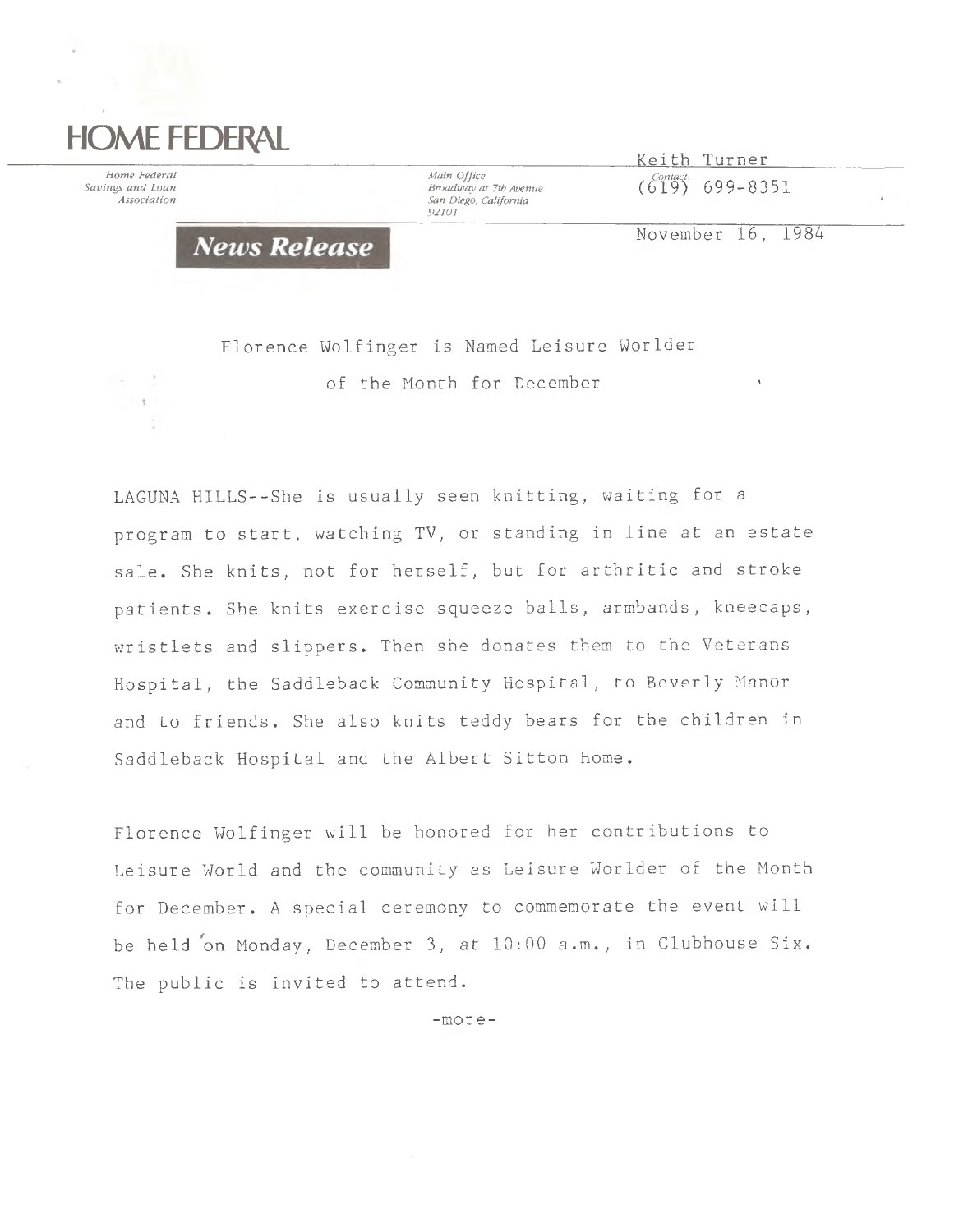## Wolfinger 2/2/2

Florence was born at 132nd St. and Riverside Drive in New York City, but most of her young days were spent in Harlem. She devoted most of her time to the Dutch Reformed Church, which provided religious guidance and education, plus activities for every age level seven days a week. At an early age she learned to schedule her life, while she learned the skills of dressmaking, millinery, gymnastics, art, music, drama and dancing. Since those days, music has remained a major interest. She has sung in church choirs, chorales, minstrel shows and evqn an opera.

While attending business school she was chosen for training as a statistician with IBM tabulators. Later, she was a staff correspondent and feature writer for the "Patent Trader," a newspaper based in Mt. Kisco, N.Y. She covered the western side of Yorktown and specialized in local history. She worked for the paper for more than ten years and she continued to write for it six months after her retirement to Leisure World. Three of these articles on the topic of Leisure World were later published in the "People in Action" book, which was published by S.T.A.R.S. in 1967.

-more-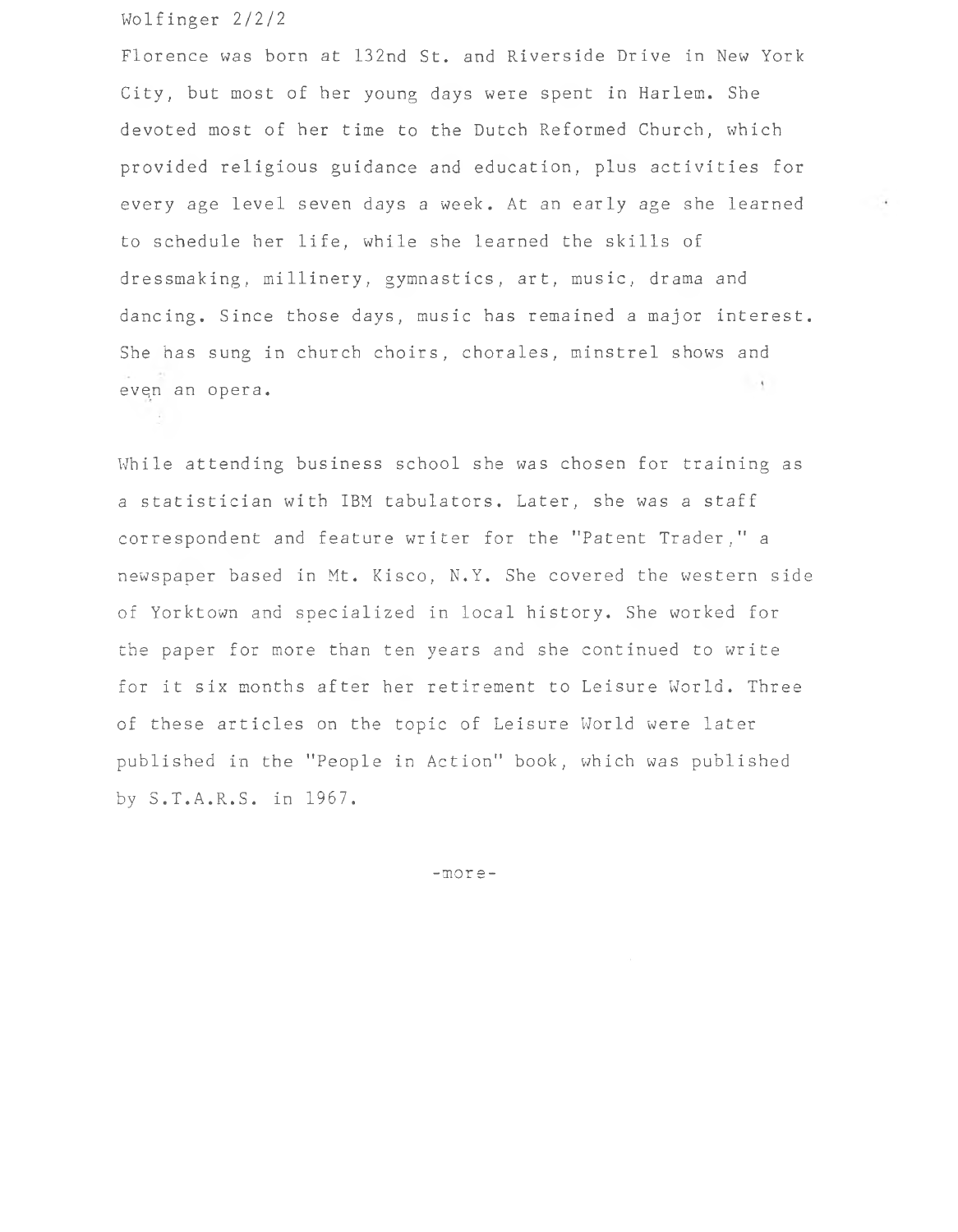Wolfinger 3/3/3

Since the time Florence came to Leisure World in 1965, she has been an active and vital part of the community. The first group she joined was the New Harmonaires, where she sang and played the ukulele for the Hawaiian singers, who eventually became the Aloha Wahines and entertained at local luaus. She also sings with the New Harmonaires.

While still a New York resident she learned the art of preserving flowers. In Leisure World, she has passed her skill on to several clubs. Her work was proudly displayed at the Leisure World library.

The Leisure World library was a natural for Florence, as she is the supervisor of the paperback section. More than 1,000 new paperbacks are received each month and each and every one is the responsibility of Florence.

-more-